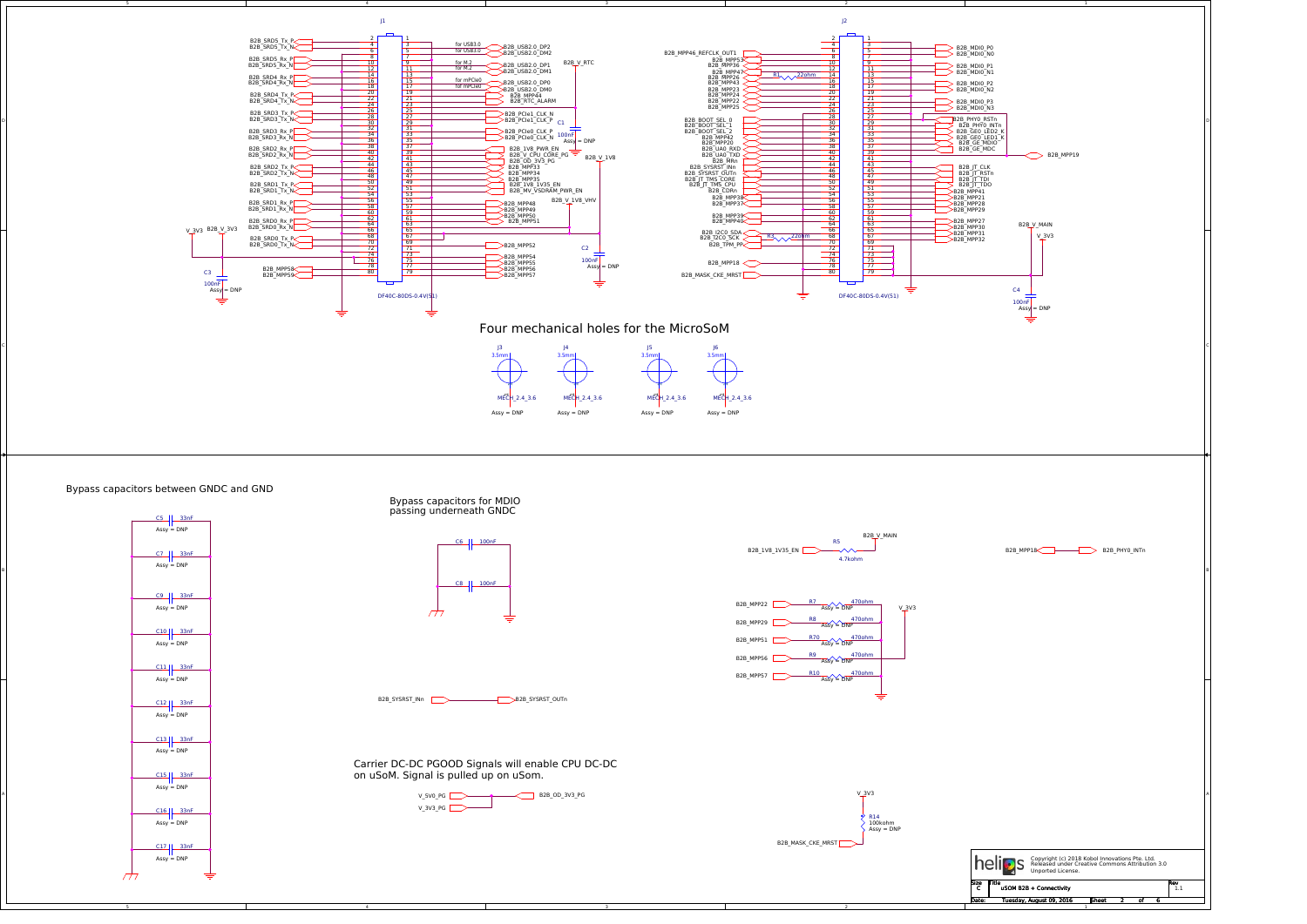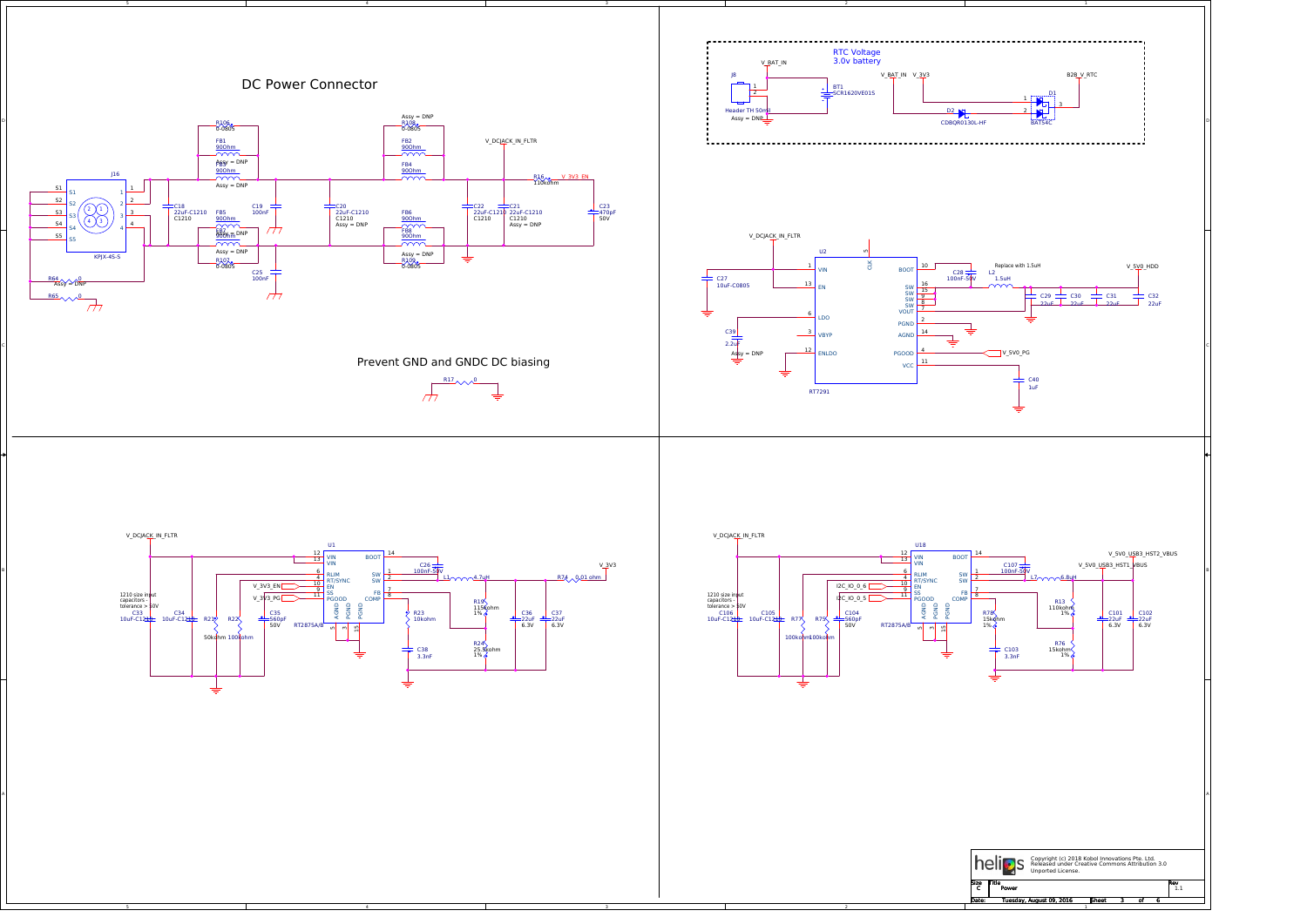5

5

4

4

3

3

2

2





Dual USB-3 Type A



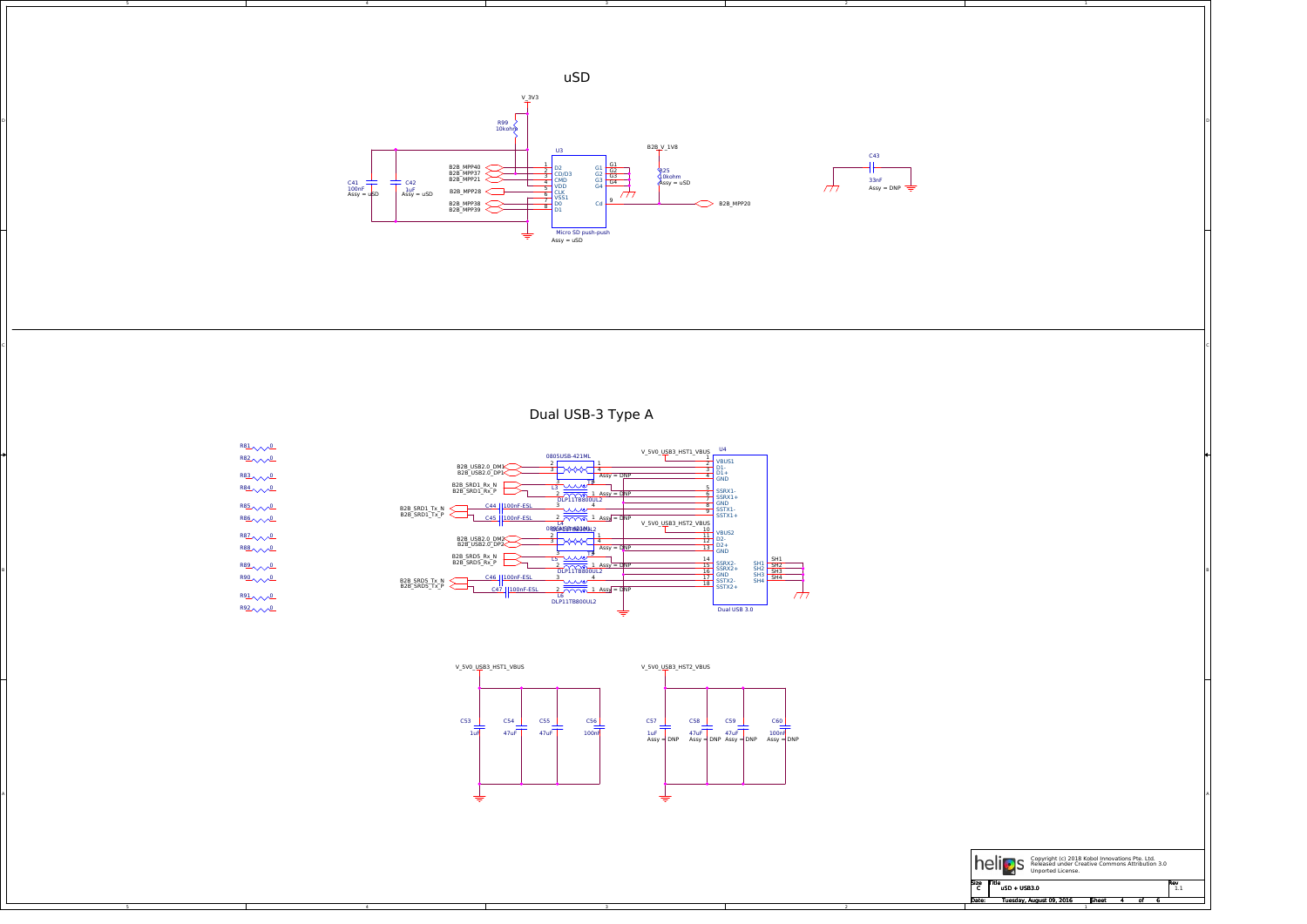5

4

3





SATA2

SATA1

SATA3